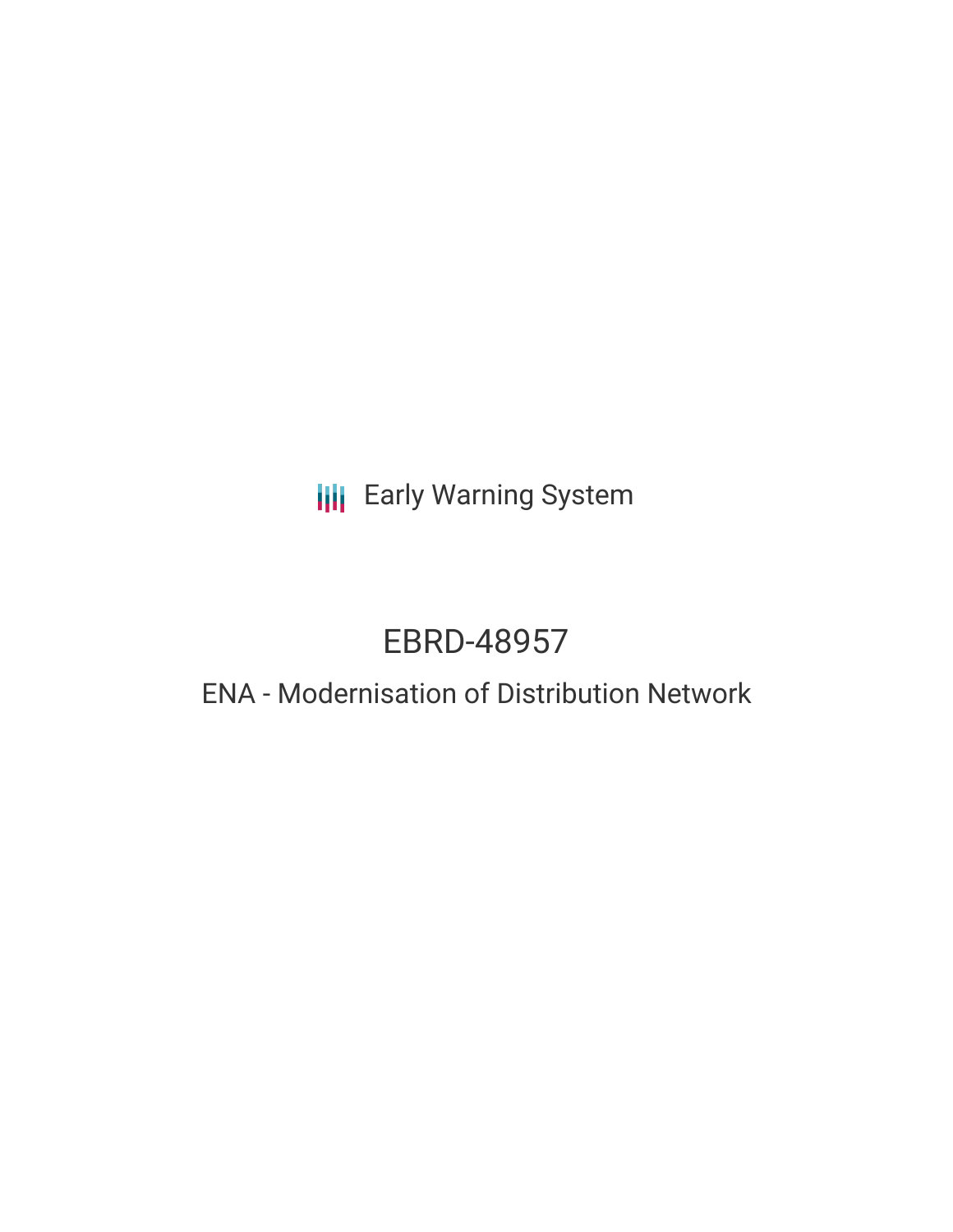

#### **Quick Facts**

| <b>Countries</b>               | Armenia                                                 |
|--------------------------------|---------------------------------------------------------|
| <b>Financial Institutions</b>  | European Bank for Reconstruction and Development (EBRD) |
| <b>Status</b>                  | Proposed                                                |
| <b>Bank Risk Rating</b>        | B                                                       |
| <b>Voting Date</b>             | 2017-06-21                                              |
| <b>Borrower</b>                | ELECTRIC NETWORKS OF ARMENIA CJSC                       |
| <b>Sectors</b>                 | Energy                                                  |
| <b>Investment Type(s)</b>      | Loan                                                    |
| <b>Investment Amount (USD)</b> | $$80.00$ million                                        |
| <b>Project Cost (USD)</b>      | $$200.00$ million                                       |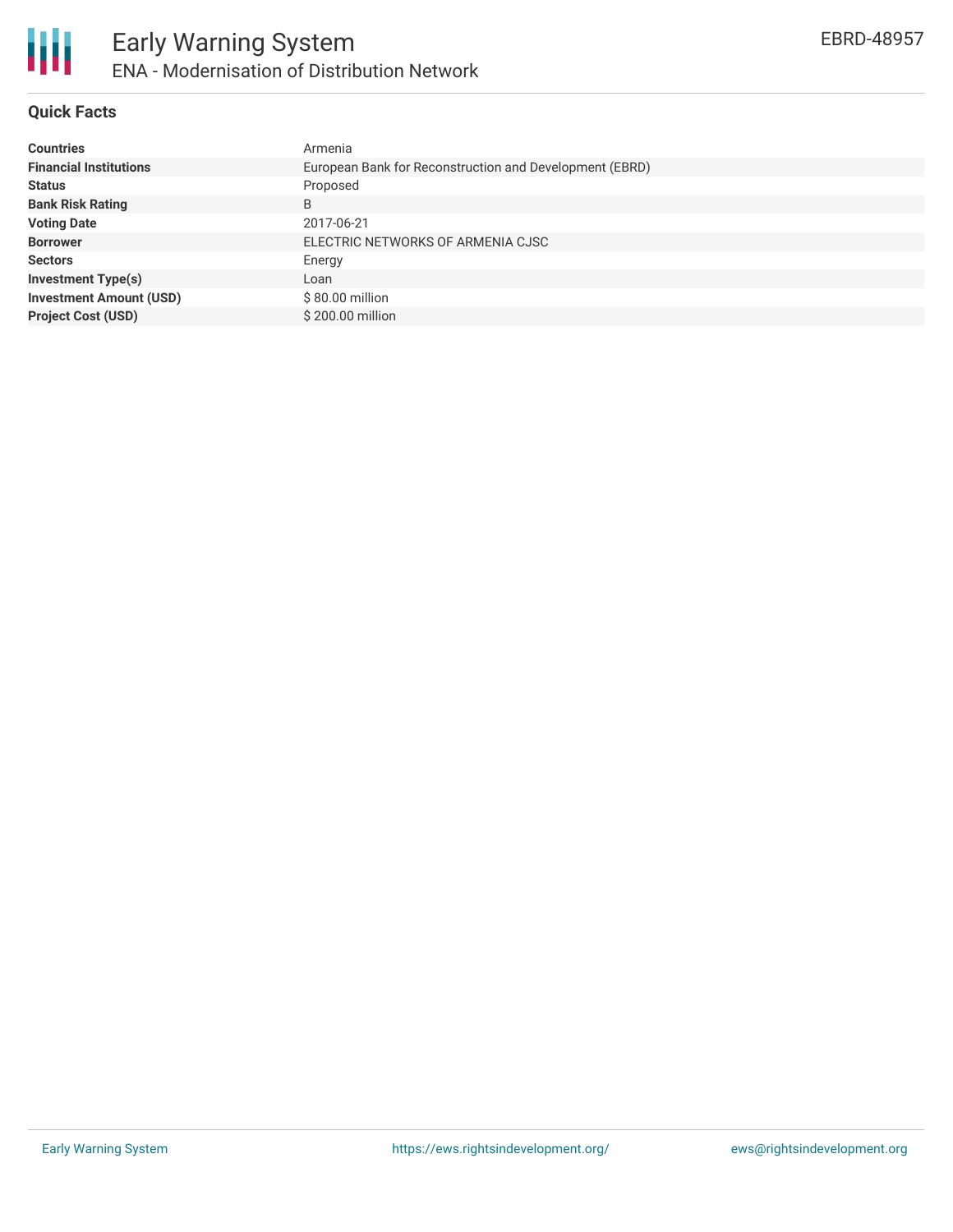

#### **Project Description**

This potential project involves the provision of a senior corporate loan of USD 80 million to Electric Networks of Armenia to finance a 5-year (2016-20) USD 200 million investment program for the modernization of the distribution network including the introduction of smart metering across Armenia.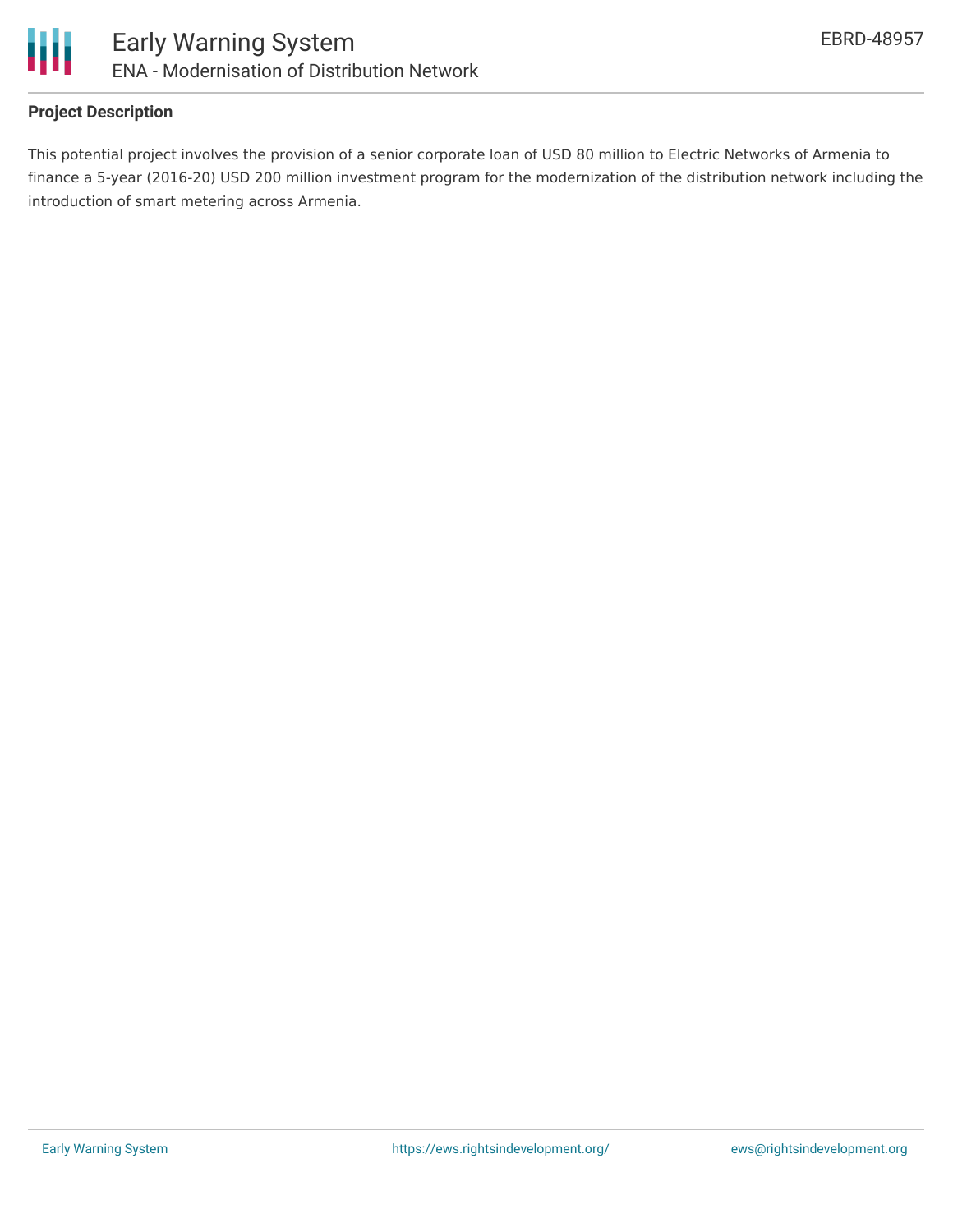#### **Investment Description**

European Bank for Reconstruction and Development (EBRD)

ELECTRIC NETWORKS OF ARMENIA CJSC ("ENA") is a closed joint stock company established under the laws of Armenia, which is involved in electricity transmission and distribution in the country. ENA is fully-owned by Tashir Group, a diversified group of over 200 industrial and construction companies, which in turn is ultimately controlled by the Armenian-born entrepreneur Samvel Karapetyan and his family.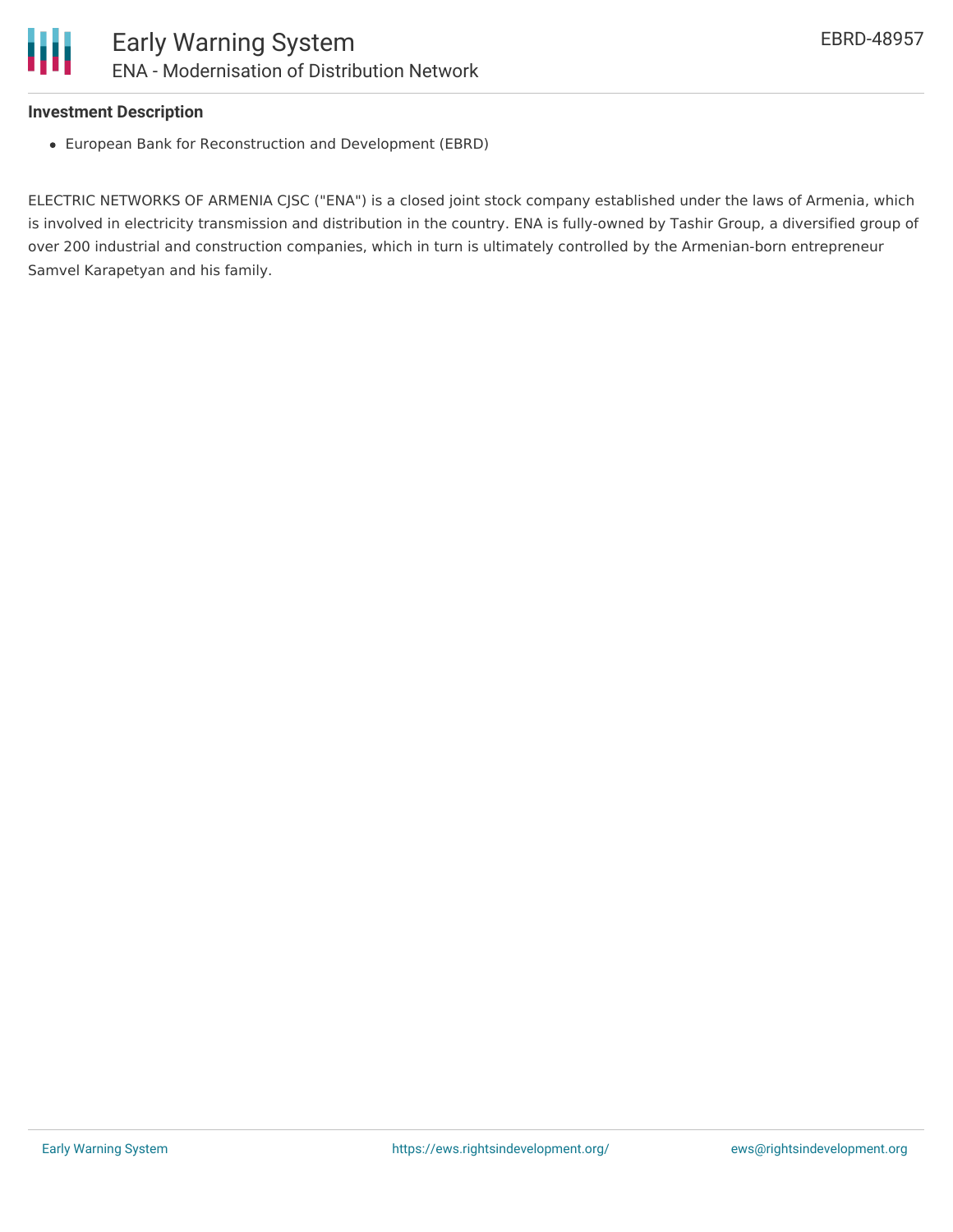

#### **Contact Information**

Armen Arshakyan arshakyan\_AS@ena.am +37477774000 www.ena.am 127, Armenakyan street Yerevan, Armenia, 0047

#### ACCOUNTABILITY MECHANISM OF EBRD

The Project Complaint Mechanism (PCM) is the independent complaint mechanism and fact-finding body for people who have been or are likely to be adversely affected by an European Bank for Reconstruction and Development (EBRD)-financed project. If you submit a complaint to the PCM, it may assess compliance with EBRD's own policies and procedures to prevent harm to the environment or communities or it may assist you in resolving the problem that led to the complaint through a dialogue with those implementing the project. Additionally, the PCM has the authority to recommend a project be suspended in the event that harm is imminent. You can contact the PCM at pcm@ebrd.com or you can submit a complaint online using an online form, http://www.ebrd.com/eform/pcm/complaint\_form?language=en. You can learn more about the PCM and how to file a complaint at http://www.ebrd.com/work-with-us/project-finance/project-complaint-mechanism.html.